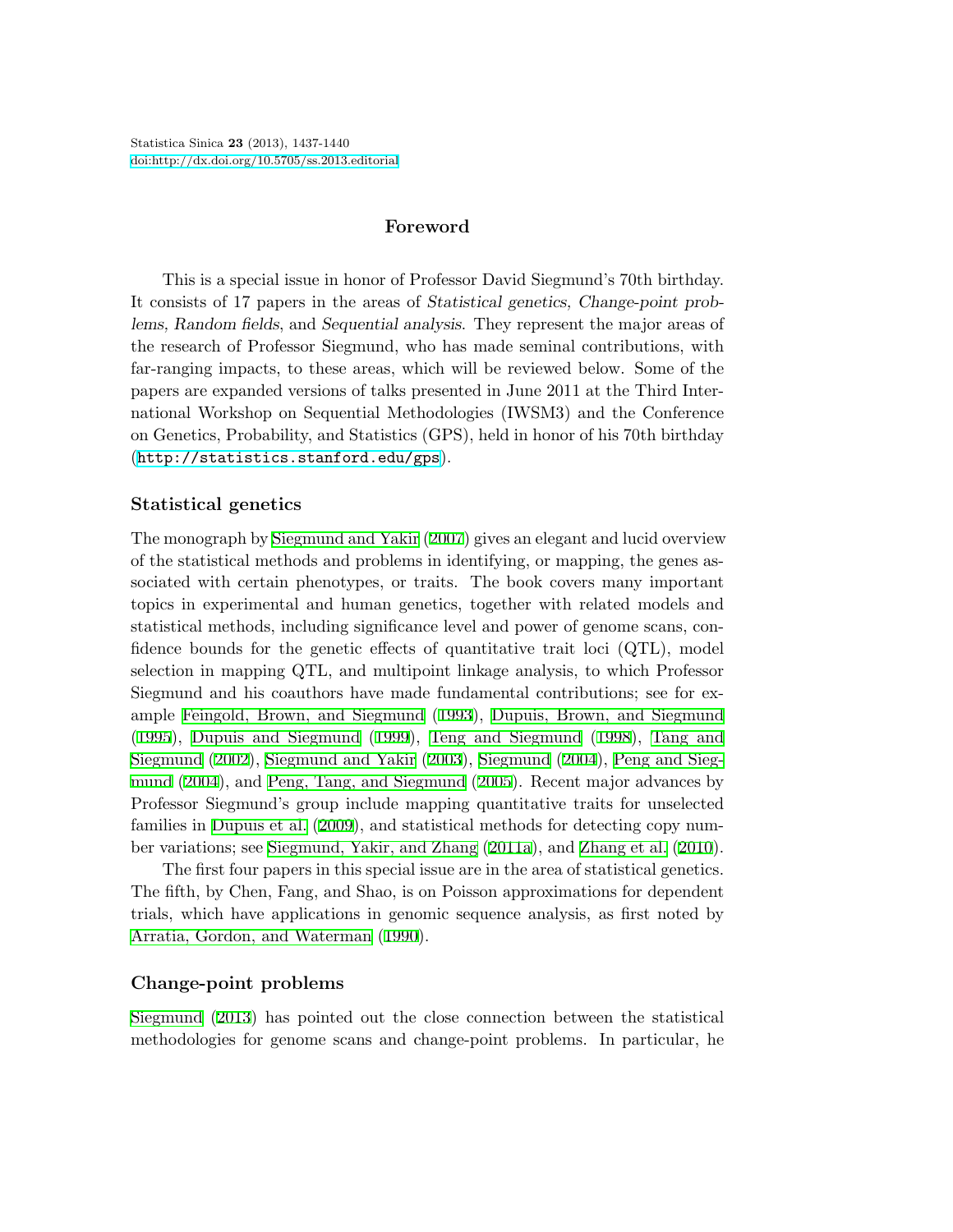#### 1438 FORWARD

notes that whereas change-point methodology had its origins in sequential detection of a change-point, as in quality control charts, "applications in biology and, more specifically, genetics" have motivated change-point problems in fixed samples, which "are now completing the circle back to sequential detection, now involving complex signals arising from multiple sources and/or detection by multiple sensors." Professor Siegmund has made fundamental contributions to both sequential and fixed-sample change-point problems; see for example [Siegmund](#page-3-8) [\(1988](#page-3-8)), [Siegmund and Venkatraman](#page-3-9) [\(1995](#page-3-9)), [Siegmund and Worsley](#page-3-10) [\(1995](#page-3-10)), [Ra](#page-2-7)[binowitz and Siegmund](#page-2-7) [\(1997](#page-2-7)), [Tu and Siegmund](#page-3-11) [\(1999](#page-3-11)), [Siegmund and Yakir](#page-3-12) [\(2000](#page-3-12)), [Siegmund, Zhang, and Yakir](#page-3-13) [\(2011b](#page-3-13)), and [Xie and Siegmund](#page-3-14) [\(2013](#page-3-14)).

In this special issue, Tu's paper introduces a ratchet scan statistic whose scanning window is a grid instead of a rectangular box, to detect cosmic ray pion particles in high energy physics. The paper by Hao, Niu and Zhang develops a novel false discovery rate approach to multiple change-point detection and applies it to the analysis of copy number variations. An alternative approach to multiple change-points using empirical Bayes (EB) filters and smoothers in hidden Markov models (HMM) is used in the paper by Lai and Xing to develop stochastic changepoint models with contemporaneous jumps in regression parameters and longrun volatilities for econometric time series. The paper by Dicker, Sun, Zhang, Keenan, and Shepp synthesizes ideas from HMM, filtering, sequential changepoint detection algorithms for real-time estimation of blood glucose density from sensor measurements in continuous glucose monitoring systems for managing diabetes.

# **Random fields**

Scan statistics are closely related to the maxima of random fields. While they represent one direction of Siegmund's work in random fields, another direction was undertaken by him earlier in connection with inference in nonlinear regression models using the Hotelling–Weyl formula for the volumes of tubes around smooth curves and more general manifolds; see [Johnstone and Siegmund](#page-2-8) ([1989](#page-2-8)), [Knowles](#page-2-9) [and Siegmund](#page-2-9) [\(1989](#page-2-9)), and [Siegmund and Zhang](#page-3-15) [\(1993](#page-3-15)). The papers by Taylor and Worsley, Yakir, and Wang and Woodroofe in this special issue are in the area of random fields.

### **Sequential analysis**

The last five papers in this special issue belong to the area of sequential analysis and related boundary crossing problems, which was the focus of Professor Siegmund's research from his graduate student days at Columbia University to the time when he finished his influential monograph on the subject in 1985. Another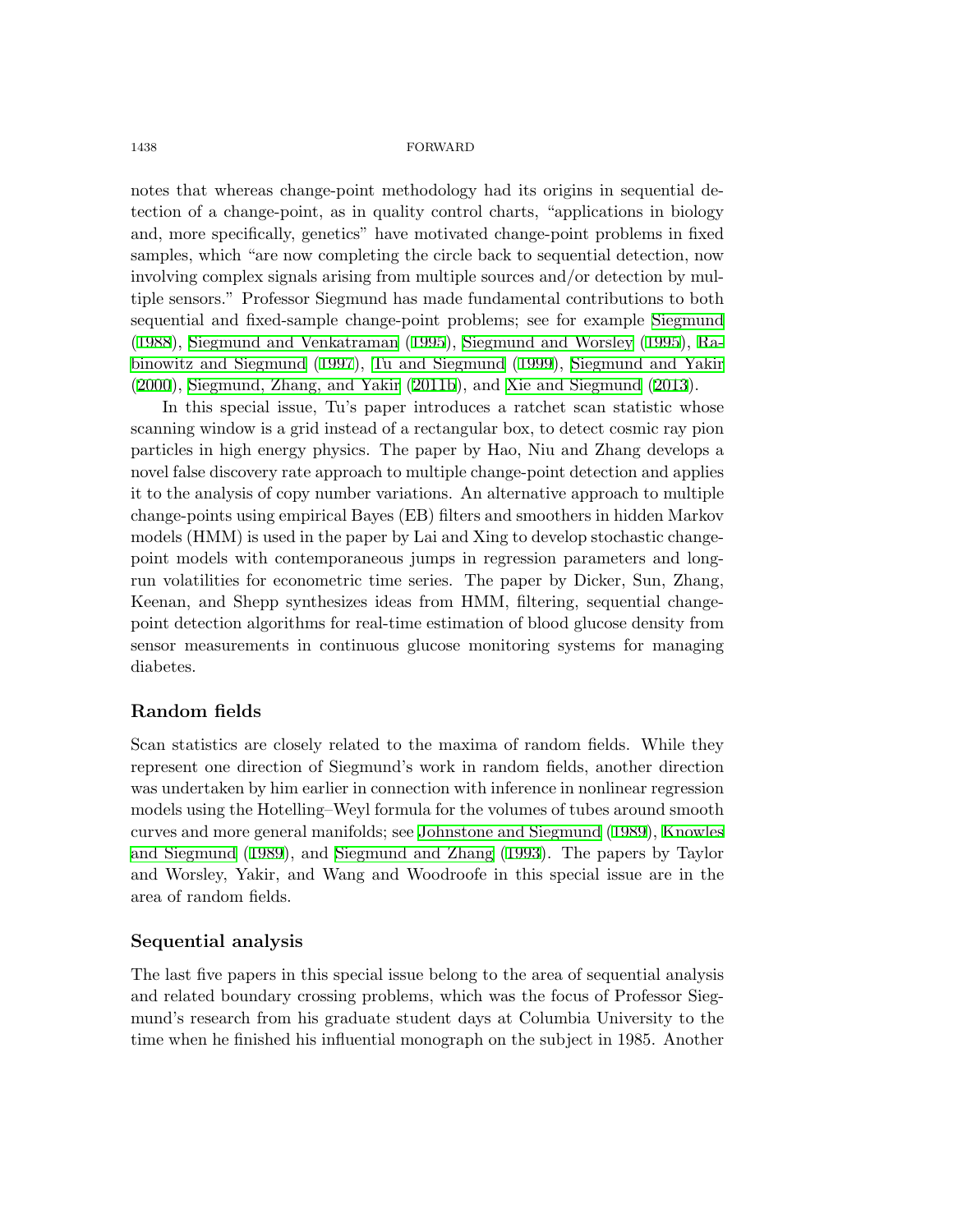#### FORWARD 1439

book he published in this area, with Chow and Robbins in 1971, is related to his Ph.D. thesis on optimal stopping. Some of Professor Siegmund's seminal contributions in this area can be found from these two books and in Sections 2.2 and 2.3 of [Lai](#page-2-10) [\(2009\)](#page-2-10).

On behalf of the Organizing Committees of GPS and IWSM3, I want to thank *Statistica Sinica* for publishing this special issue and to express my appreciation to the Co-Editor, Professor Qiwei Yao, for his excellent and timely editorial work. We would like to use this opportunity to congratulate Professor Siegmund on his achievements and wish him many more happy and productive years.

> Tze Leung Lai Stanford University

### **References**

- <span id="page-2-6"></span>Arratia, R., Gordon, L. and Waterman, M. S. (1990). The Erdös-Rényi law in distribution, for coin tossing and sequence matching. *Ann. Statist.* **18**, 539-570.
- Chow, Y. S., Robbins, H. and Siegmund, D. (1971). *Great Expectations: The Theory of Optimal Stopping*. Houghton Mifflin Co, Boston, Mass..
- <span id="page-2-1"></span>Dupuis, J., Brown, P. and Siegmund, D. (1995). Statistical methods for linkage analysis of complex traits from high-resolution maps of identity by descent. *Genetics* **140**, 843-856.
- <span id="page-2-5"></span>Dupuis, J., Shi, J., Manning, A. K., Benjamin, E. J., Meigs, J. B., Cupples, L. A. and Siegmund, D. (2009). Mapping quantitative traits in unselected families: Algorithms and examples. *Genet. Epidemiol.* **33**, 617-627.
- <span id="page-2-2"></span>Dupuis, J. and Siegmund, D. (1999). Statistical methods for mapping quantitative trait loci from a dense set of markers. *Genetics* **151**, 373-386.
- <span id="page-2-0"></span>Feingold, E., Brown, P. and Siegmund, D. (1993). Gaussian models for genetic linkage analysis using complete high-resolution maps of identity by descent. *Amer. J. Hum. Genet.* **53**, 234-251.
- <span id="page-2-8"></span>Johnstone, I. and Siegmund, D. (1989). On Hotelling's formula for the volume of tubes and Naiman's inequality. *Ann. Statist.* **17**, 184-194.
- <span id="page-2-9"></span>Knowles, M. and Siegmund, D. (1989). On Hotelling's approach to testing for a nonlinear paramter in regression. *Internat. Statist. Rev.* **57**, 205-220.
- <span id="page-2-10"></span>Lai, T. L. (2009). Martingales in sequential analysis and time series, 1945-1985. *J. Electron. ´ Hist. Probab. Stat.* 5: 31.
- <span id="page-2-3"></span>Peng, J. and Siegmund, D. (2004). Mapping quantitative traits with random and with ascertained sibships. *Proc. Nat. Acad. Sci. USA* **101**, 7845-7850.
- <span id="page-2-4"></span>Peng, J., Tang, H. and Siegmund, D. (2005). Genome scans with gene-covariate interaction. *Genet. Epidemiol.* **29**, 173-184.
- <span id="page-2-7"></span>Rabinowitz, D. and Siegmund, D. (1997). The approximate distribution of the maximum of a smoothed Poisson random field. *Statist. Sinica* **7**, 167-180.
- Siegmund, D. (1985). *Sequential Analysis: Tests and Confidence Intervals*. Springer-Verlag, New York.